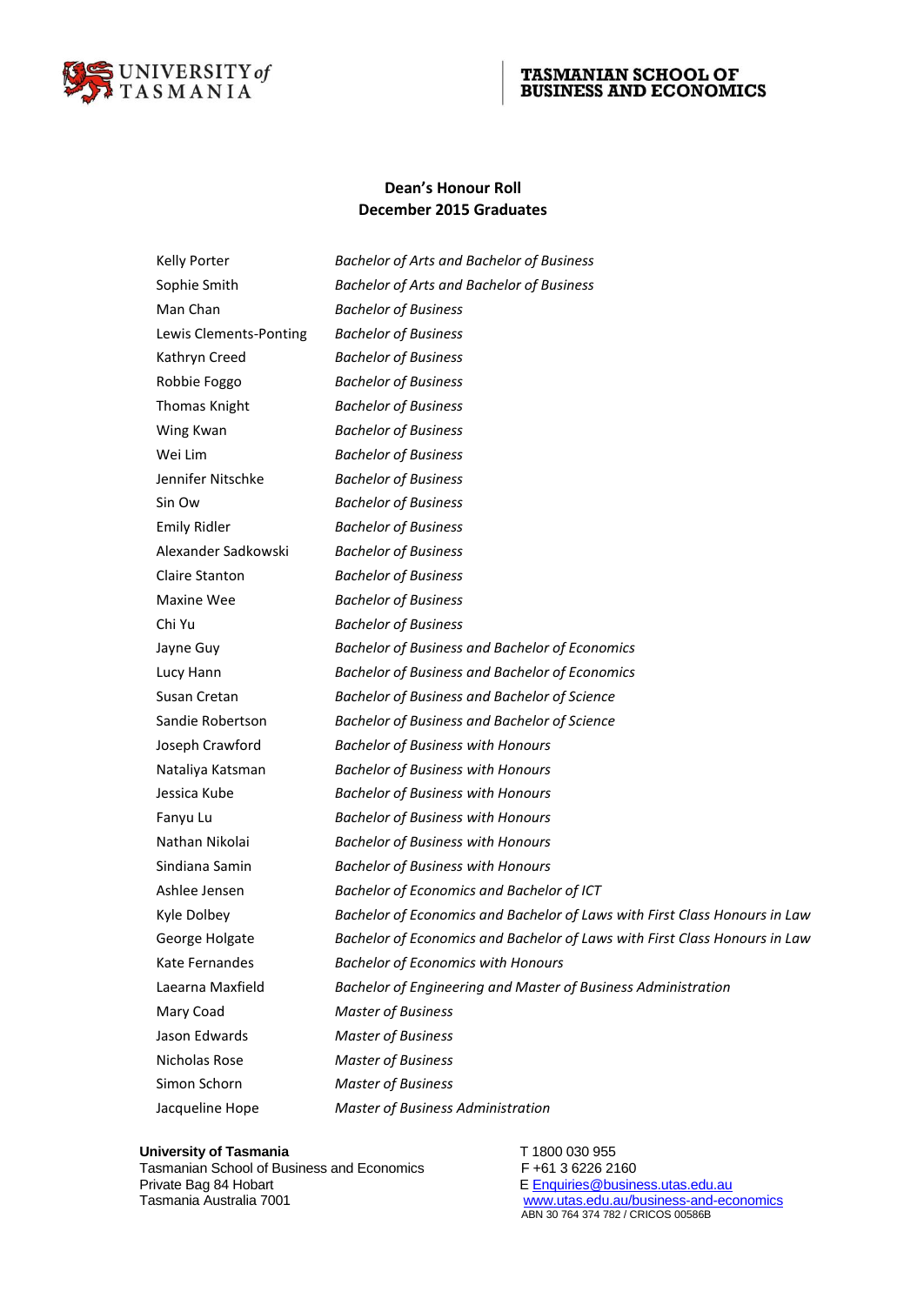

# TASMANIAN SCHOOL OF BUSINESS AND ECONOMICS

| Miaw Lim              | Master of Business Administration                           |
|-----------------------|-------------------------------------------------------------|
| <b>Katrin Menning</b> | Master of Business Administration                           |
| Mark Yaxley           | Master of Business Administration                           |
| Aidan Hobbs           | Master of Business Administration (Health Management)       |
| Corrine McCallum      | Master of Business Administration (Health Management)       |
| Jian Dong             | Master of Business Administration (Professional Accounting) |
| Jason Jande           | Master of Health Service Management                         |
| Mariska Mirza         | Master of Health Service Management                         |
| Tracey Popham-Allison | Master of Health Service Management                         |
| Xiaoxiao Huang        | Master of Marketing                                         |
| Hooria Fayyaz         | Master of Professional Accounting                           |
| Zheren Gong           | Master of Professional Accounting                           |
| Alexander Jack        | <b>Master of Professional Accounting</b>                    |
| <b>Tomas Nilsson</b>  | Master of Professional Accounting                           |
|                       |                                                             |